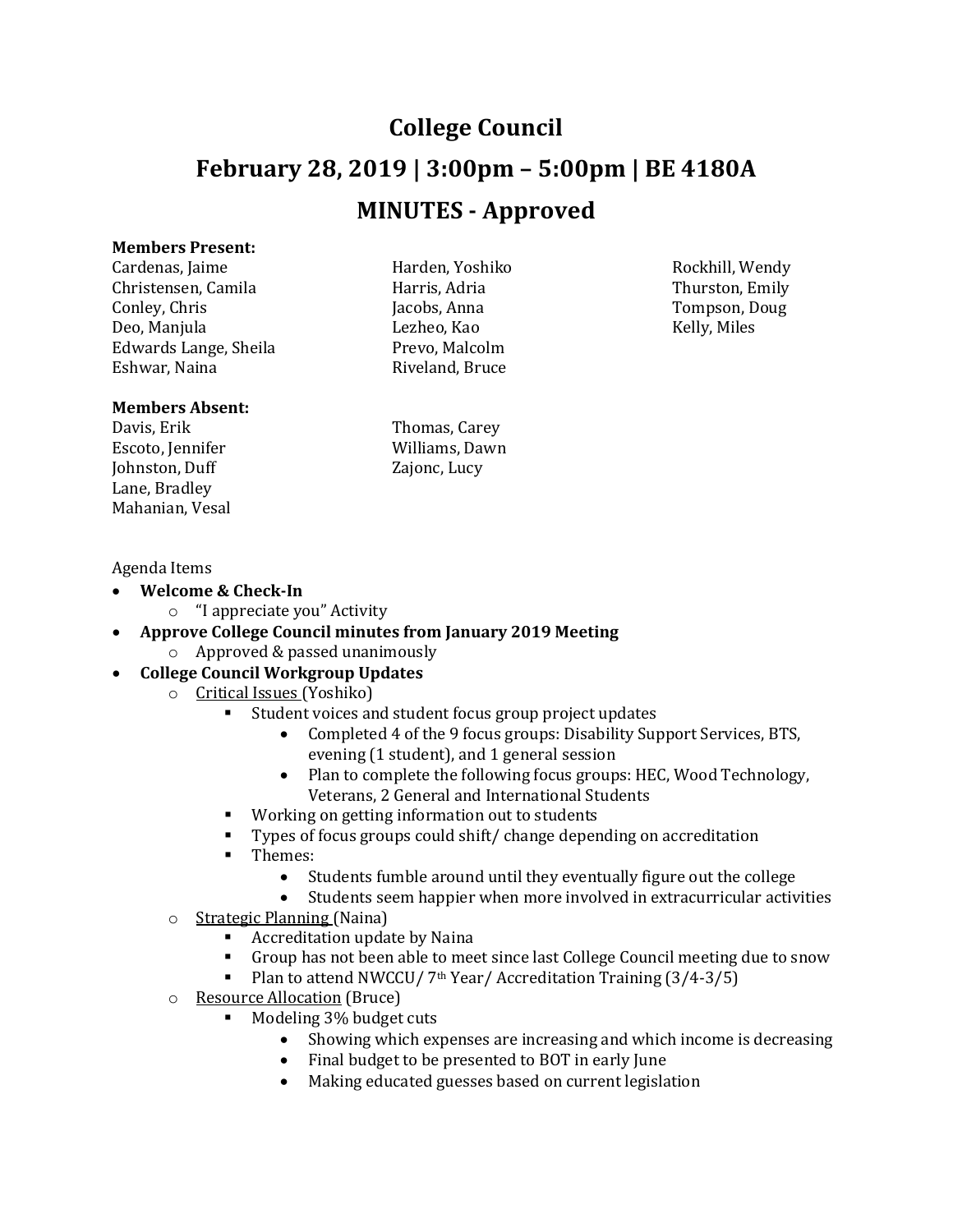- Final recommendations on 2019-'20 Budget Principles will be presented to President's Cabinet by March
	- Not all departments are equal (in size or budget needs)
- **Budget Roadshow Timeline** 
	- Has been delayed due to snow
	- Goals: provide information related to "little known items":
		- o Faculty salaries
		- o Revenue sources- explaining 10% cuts over the last decade, 26% of tuition revenue is given away
		- o Non-operating budgets
		- o How do we spend? Large scale, by department, etc.
		- o Year-to-year changes that impact budget (i.e. COLA's, CTCLink Project, etc.)
		- o What happens to local funds?
		- o Which areas are self-sustaining?
	- Plan to do live and online versions of Roadshow
	- Timeline: not clear; hopefully before the end of March
- **Central Radar** Quick updates on what is happening throughout the college
	- o Masterplan process update (Sheila Edwards Lange)
		- Currently updating campus Masterplan<br>■ Long-term building/construction plans
		- Long-term building/ construction plans and boundaries of the college<br>■ Went building-by-building to evaluate short-term and long-term goals
		- Went building-by-building to evaluate short-term and long-term goals<br>■ This is driven by city appointed individuals
		- This is driven by city appointed individuals<br>• Seattle Central will submit recommended pl
		- Seattle Central will submit recommended plans and wait for comments
			- Parking garage re-development
			- Student housing-this will be a public-private partnership and may take at least another 2-3 years
				- o Better support for international students
				- o More student friendly in general
				- o Student housing survey has been completed
				- o Researching cost/benefits
				- o Housing would be at or below market cost
			- Researching areas for more student spaces
				- o Student Union
			- Land swap with Sound Transit for new instructional spaces
			- Atlas Building  $\rightarrow$  student housing
			- Would like BPH renovated as an Instruction building with library to extend over
	- o Updates on prox-cards, emergency preparedness, and opticianry
		- Opticianry space will be used to create 3 more classrooms by Fall 2020 (may try to get a 4th classroom)
			- Implementing state standards slowly (likely over 5 years)
		- Prox-Card<br>● All
			- All doors will be located except for main entrance
			- All students, faculty and staff will use cards for all doors
			- Survey completed 2/27/2019
			- Seattle Maritime to get 1st trial, then Wood Technology, then SVI—the goal is to keep trialing until perfected for Central buildings
				- $\circ$  Staff will get 1<sup>st</sup> cards, then students